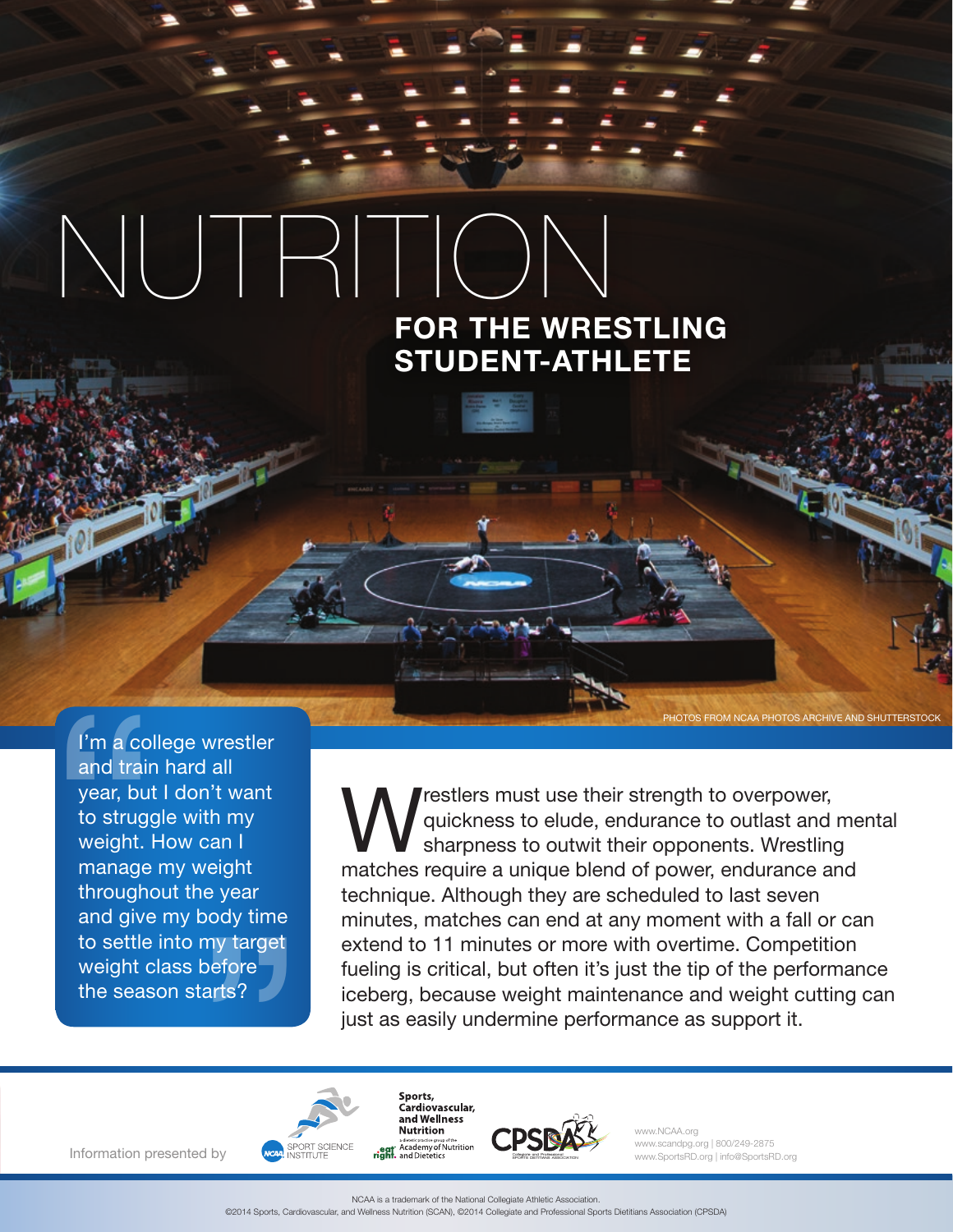# **OFFSEASON**

The offseason is a time to develop healthy fueling habits without the burden of having to focus on making weight. Use this time to focus on performance fueling and develop some fueling fundamentals that will also help you fuel throughout the preseason and in-season cycles. Your fueling fundamentals should include:

#### 1. Purpose

 Focus your fueling to support your training objectives.

These can include weight management, strength gains, endurance, recovery from injury, and improved focus and energy off the mats.

#### 2. Quality

 Fill your plate with nutrient-dense foods such as fresh and whole fruits and vegetables, and whole grains. These highquality foods will give you more sustained energy, help you recover from training and provide more fullness per fueling.

### 3. Quantity

Optimal training

requires adequate energy (calories) to support your energy expenditure. Any weight-loss adjustments should be moderate and temporary, and made outside the competitive season.

#### 4. Timing

 Balance your daily fuel intake evenly across the day while specifically targeting pre-and post-workout periods to support training and recovery.

#### 5. Consistency

 Balance intake both within a day and between days to support your metabolism.

#### 6. Hydration

 Blood delivers essential nutrients to your muscles and organs while disposing of waste. Hydration becomes even more critical during the competitive season because of its impact on making weight.

# PRESEASON

Your top nutritional priority during preseason should be to train your body progressively to a target weight that optimizes your training and allows you to safely make weight throughout the season.

#### Selecting Your Target Weight

Temporary weight loss of up to 5% and lasting not longer than a day has been demonstrated to have little effect on metabolic rate, lean body mass or strength.

Through normal training, if you are fueled and hydrated, your body will naturally have shifts of up to 2 to 3% or more of your body weight in a single workout, so when you complete two workouts consecutively you can lose a total of approximately 5% of mostly fluid. Thus, for most collegiate wrestlers, a target weight approximately 5% above your weight class will enable you to

port maintenance of your lean tissue while maintaining a calorie deficit.

Note: The minimum safe body fat level of 5% for college and 7% for high school wrestlers should not be exceeded; if you are below this level, you should consult your athletic trainer or sports dietitian to determine the most appropriate competitive weight class for you.

#### Fuel Contributions for Weight Loss

• Protein (High). Consume 1.5 to two grams of lean protein per kilogram of body weight evenly throughout the day to support muscle maintenance.

- Carbohydrates (Moderate). Temporarily moderate your carbohydrate consumption to four to six grams per kilogram of body weight to enable the calorie deficit necessary to burn body fat.
- Fat (Low). Limit fat consumption to 15 to 25% of overall calories. Still include some plant and fish fats but limit animal fats.
- Fruits and Vegetables. Include these at every meal to obtain micronutrients for recovery and for fiber for increased satiety and fullness at meals.

# COMPETITION PHASE/ CHAMPIONSHIP/ POSTSEASON

The competitive season begins once weight certifications are completed. Upon reaching your target weight, weight maintenance should become your nutrition focus. This requires balancing calories and shifting fuel types to support your training and recovery needs.

#### Fuel Contributions for Weight **Maintenance**

- Carbohydrates (Moderate to High). Consume five to eight grams of carbs per kilogram of body weight.
- Protein (Moderate to High). Eat 1.2 to two grams of protein per kilogram of body weight.
- Fat (Moderate). Include heart-healthy fats from plant and fish sources to reduce inflammation and support recovery.

Caloric balance is critical to in-season health and performance, so beware of under-fueling. Continual under-fueling of your body's energy and carbohydrate needs will undermine your training and



maintain your size and strength, while simply and safely making weight after a pair of workouts.

If your body weight when entering preseason is greater than your target weight, your preseason goal should be to decrease body weight by maintaining muscle and reducing body fat. Your body can only lose 1.5% of its weight from body fat stores per week, so you must limit your caloric deficit; if you don't, your muscles will break down and result in decreased muscle strength and performance.

Each pound of weight loss per week requires a caloric deficit of 500 calories per day. Protein is the most critical fuel to sup-

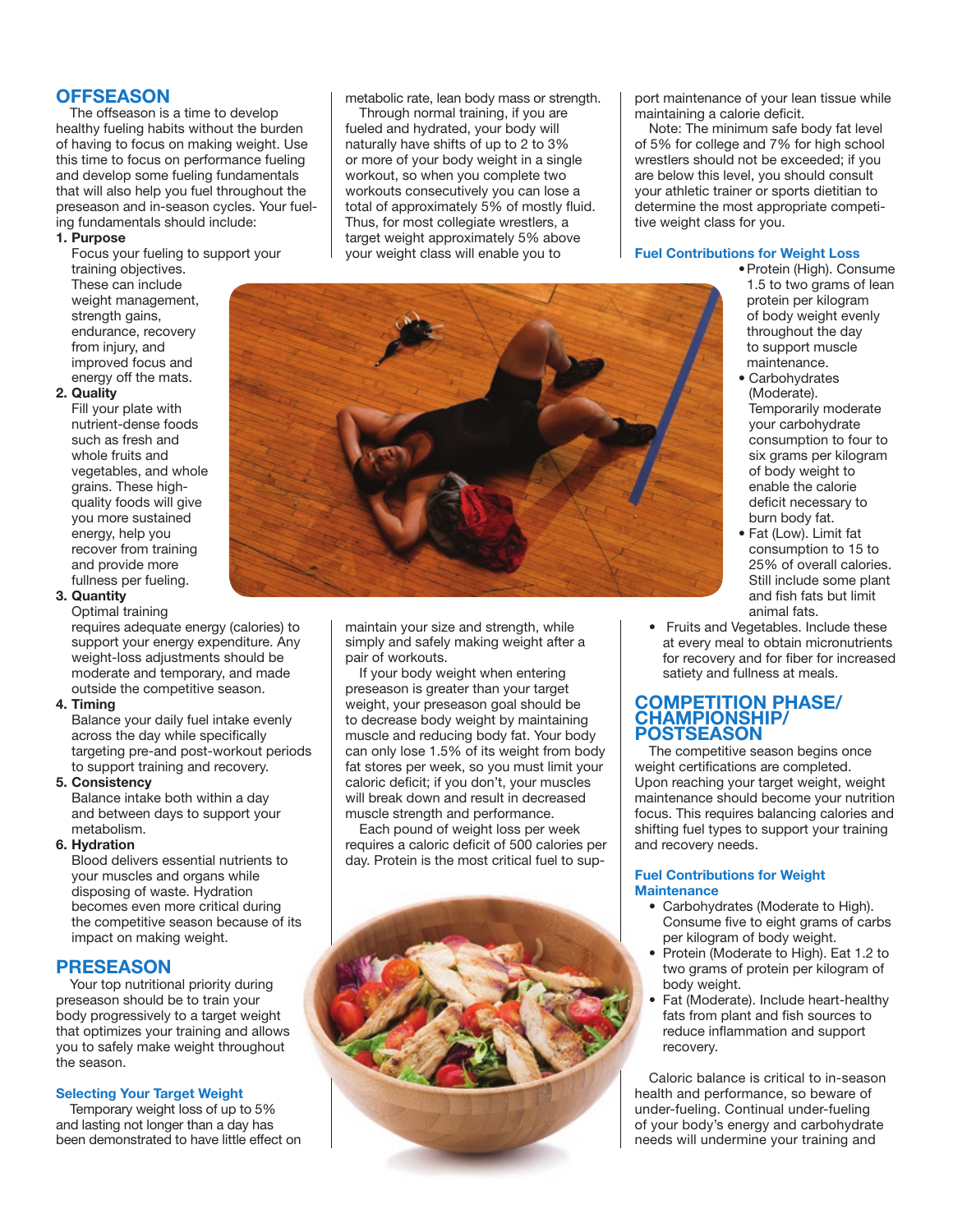

recovery efforts.

Continued caloric deficit while training can impact:

- Metabolism and muscle repair
- Physical energy
- Muscle endurance
- **Fatigue**
- Cognitive function
- Injury and illness
- Overtraining syndrome and burnout
- Academic performance
- Nutritional status, including bone and joint health

# Making Weight

Continuing to fuel your body's energy demands is the core to safely and effectively making weight. Any shifting of food and fluids should be limited and temporary; after refueling post-weigh-in, you should weigh the same when you step on the mat or competition as you do when you train, i.e., your target weight. Fueling your body as you train all week leading up to a competition will enable your body to continue working effectively, while still excreting food and fluid even as you are actively cutting weight; this is what allows you to remain as much as 5% above your weight class until a day before weigh-ins.

Your energy balance (also known as "calories in versus calories out") should be neutral during in-season training, including during the 24 hours before weigh-ins. Maintaining calorie neutrality supports your metabolism to repair muscles and maintain or improve body composition throughout the season. This requires adjusting your

fuel types; your food choices should now be energy-dense to give your body the fuel you need while helping to flush unnecessary food waste from your body.

#### Fuel Contributions Pre-Weigh-Ins (24 to 48 hours)

- Protein (High). Protein promotes muscle recovery.
- Fat (High). Oils, fish and plant fats are best for filling calorie needs and reducing inflammation.
- Fiber (Low). Fiber contains weight, but no energy.
- Sodium (Low). Minimize sodium found in added salt and processed foods.
- Carbohydrate (Low). Moderating your carbohydrate intake helps shed the water bound in glycogen that makes muscles heavy, allowing lean tissue to be spared. Effective refueling post-weigh-ins will help replenish your partially depleted glycogen stores.
- Hydration. Hydrate throughout the entire week of training. Only during the final 24 hours of pre-weigh-ins should you allow mild dehydration by incompletely replacing fluid lost through sweat during training. This can be done by adjusting food and fluid composition without drastically cutting calories. Using your target weight, you can ensure that excessive dehydration will be avoided.

#### Making Weight: Use the Natural Patterns of Training

#### EXAMPLE OF WEIGHT FLUCTUATION



The weight shifts during training week are a result of fluctuations in hydration (fluid levels), glycogen and food byproducts remaining in the body. As a result of these fluctuations, you can allow your body to be slightly heavier than your weight class as long as you are adequately hydrated and fueled. By riding the waves of normal training, you can fuel yourself effectively in-season without starving your muscles or excessively dehydrating. Identifying and attaining your target weight during preseason will enable your body to receive the energy and nutrients it needs in-season to train and recover effectively.